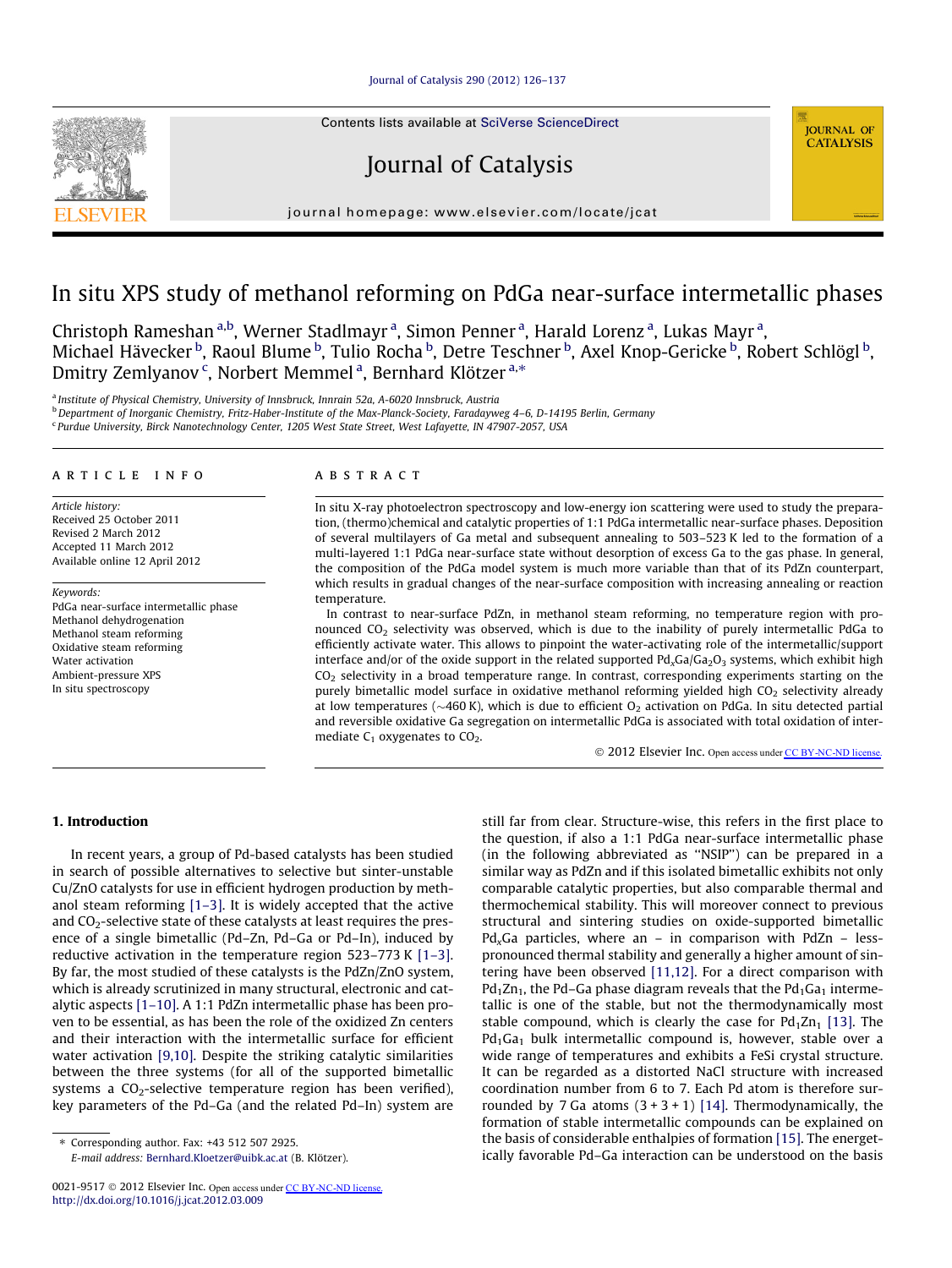of strong, localized and covalent Pd–Ga bonds [\[16\].](#page-11-0) The alteration of the Pd coordination in Pd<sub>1</sub>Ga<sub>1</sub> (as well as in Pd<sub>3</sub>Ga<sub>7</sub> and Pd<sub>2</sub>Ga) thus also leads to a strong modification of the electronic structure around the Fermi level in comparison with elemental Pd. The XPS spectra of, for example,  $Pd_1Ga_1(110)$  are dominated by features between 2 and 5 eV below  $E_F$ , attributed to localized Pd-4d states [\[17\].](#page-11-0) This electronic modification, in combination with the structural isolation of active Pd sites, gives rise to the excellent catalytic ethene semihydrogenation properties described, for example, in [\[18\].](#page-11-0)

With respect to a potential methanol reforming application, the most  $CO_2$ -selective and  $CO_2$ -active oxide-supported bimetallic species is the Pd<sub>2</sub>Ga phase-supported on  $\beta$ -Ga<sub>2</sub>O<sub>3</sub> [\[1,11\]](#page-11-0), which is comparably  $CO<sub>2</sub>$  active and selective as PdZn/ZnO. The Ga-richer 1:1 phase, also supported on  $\beta$ -Ga<sub>2</sub>O<sub>3</sub>, has been previously determined to be more affected by SMSI effects and oxidative segregation under reaction conditions and thus to be less selective and active in methanol steam reforming. Nevertheless,  $Pd_1Ga_1/\beta$ -Ga<sub>2</sub>O<sub>3</sub> has been shown to be still more  $CO<sub>2</sub>$  active and selective than pure  $\beta$ -Ga<sub>2</sub>O<sub>3</sub> [\[11\]](#page-11-0).

Secondly, the selectivity spoiling role of the inverse water–gas shift reaction on the  $\beta$ -Ga<sub>2</sub>O<sub>3</sub> support, based on the capability of oxygen vacancy sites to activate water, has already been assessed [\[11,19\]](#page-11-0). Although some similarities between ZnO and  $Ga<sub>2</sub>O<sub>3</sub>$  especially regarding water activation exist [\[19\],](#page-11-0) it is not per se clear how the – for a high  $CO<sub>2</sub>$  selectivity essential – water activation works on the supported  $Pd_{x}Ga/\beta$ - $Ga_{2}O_{3}$  systems.

Partly fueled by previous experiments on the structure and the catalytic properties of supported  $Pd_1Ga_1$  and  $Pd_2Ga$  bimetallic particles, which revealed temperature regimes with structurally stable Pd–Ga intermetallic compounds and, for the latter, a particularly high  $CO<sub>2</sub>$  selectivity, the present contribution aims at a thorough characterization of the ''isolated'' Pd–Ga intermetallic surface without contact to the  $\beta$ -Ga<sub>2</sub>O<sub>3</sub> support, either to assess a potential analogy to the bi-functional activity of the multi-layered  $Pd_1Zn_1$ NSIP [\[9,10\]](#page-11-0) or to reveal a possible bi-functional synergism of the Pd–Ga intermetallic surface and the oxide support. In this context, we were particularly interested in a potential role of the oxide's defect chemistry in activating water for the full methanol reforming process toward  $CO<sub>2</sub>$ . Moreover, an exclusive role of a specific bimetallic surface composition (as already proven for the related  $Pd_1Zn_1$ multilayer NSIP case [\[9,10\]\)](#page-11-0) remained to be verified or disproved. Two types of reforming reactions were studied in situ, namely ''water-only'' methanol steam reforming (MSR), corresponding to the "ideal" reaction  $CH_3OH + H_2O \rightarrow CO_2 + 3H_2$  and oxidative steam reforming (OSR), whereby a certain added amount of  $O<sub>2</sub>$ may give rise to  $H_2$ -formation stoichiometries ranging from partial methanol oxidation (CH<sub>3</sub>OH + 1/2 O<sub>2</sub>  $\rightarrow$  CO<sub>2</sub> + 2H<sub>2</sub>) to total oxidation (CH<sub>3</sub>OH + 3/2 O<sub>2</sub>  $\rightarrow$  CO<sub>2</sub> + 2H<sub>2</sub>O).

## 2. Experimental

## 2.1. Innsbruck experimental setup

The UHV system with attached all-glass high-pressure reaction cell [\[20\]](#page-11-0) is designed for catalytic studies up to 1 bar on a larger piece of 1.8 cm  $\times$  2 cm polycrystalline Pd foil, allowing us to detect reaction products and even minor intermediates with high sensitivity, either by discontinuous sample injection into the gas chromatography–mass spectrometry (GC–MS) setup (HP G1800A) or by direct online MS analysis of the reaction mixture via a capillary leak into the GC/MS detector. The system consists of an UHV chamber with a long-travel Z-manipulator and a small-volume Pyrex glass reactor (52 ml, no hot metal components) attached to the outside of the UHV chamber and accessible via a sample transfer port. The UHV chamber is equipped with an XPS/Auger/ISS spectrometer (Thermo Electron Alpha 110) and a standard double Mg/Al anode X-ray gun (XR 50, SPECS), an Omicron ISE 100 ion gun to provide the focused 1 keV He+ ions for ISS, an electron beam heater, an ion sputter gun and a mass spectrometer (Balzers). All ISS experiments were performed at an angle of beam incidence  $\Psi$  = 45 $^{\circ}$  and a scattering angle of  $\vartheta$  = 90 $^{\circ}$ , and after correction for the different cross-sections, intensity normalization of the Pd and Ga signals was performed relative to the total backscattering yield, that is,  $I_{Ga}$ (normalized) =  $I_{Ga}$  $(I_{\text{Pd}} + I_{\text{Ga}})$  and  $I_{\text{Pd}}$ (normalized) =  $I_{\text{Pd}}/(I_{\text{Pd}} + I_{\text{Ga}})$ . The Pd and Ga scattering cross-sections valid for our specific setup were determined by measurement of the clean Pd foil and a sufficiently thick pure Ga metal surface layer covering all Pd under identical experimental conditions. For controlled Ga deposition, a home-built Ga evaporator was attached, which consists of a small boron nitride crucible filled with Ga metal (99.999%, Goodfellow) and heated by electron bombardment. A water-cooled quartz crystal microbalance monitored the amount of deposited Ga.

The UHV-prepared samples are thereafter transferred by means of a magnetically coupled transfer rod from the UHV sample holder to a Pyrex glass sample holder used inside the all-glass reaction cell. With this all-glass setup of the ambient-pressure reaction cell, no wires or thermocouples are connected to the sample during catalytic measurement (thermocouple mechanically contacted at the outside). Accordingly, background (blind) activity of the reaction cell is routinely checked and was found to be negligible for all tests. A detailed graphic representation of the ambient-pressure reaction cell setup is provided in the Supplementary material (Fig. S1).

The main chamber is pumped by a turbomolecular pump, an ion getter pump and a titanium sublimation pump to a base pressure in the low  $10^{-10}$  mbar range. High purity gases (H<sub>2</sub>, O<sub>2</sub>, Ar: 5.0) were used as supplied from Messer–Griesheim and dosed via UHV leak valves. The high-pressure cell is evacuated sequentially by a rotary pump (via  $LN<sub>2</sub>$  cooled zeolite trap) and then via the main chamber down to UHV base pressure and can be heated from outside to 723 K with an oven covering the cell. For better mixing of the reactants, the high-pressure cell is operated in circulating batch mode. By using an uncoated GC capillary attached to the high-pressure cell, the reaction mixture in the close vicinity of the sample is analyzed continuously by the electron ionization detector (EID) of the GC/MS system. For quantitative measurement of H2, we used (in parallel with the EID) an additional Balzers QMA 125 detector specifically tuned for optimum  $H_2$  detection. EID and QMS signals of methanol,  $CO<sub>2</sub>$ ,  $CO<sub>2</sub>$ ,  $H<sub>2</sub>$  and  $CH<sub>2</sub>O$  were externally calibrated and corrected for fragmentation (that is, CO and  $CH<sub>2</sub>O$ fragments for methanol, CO fragment for  $CO<sub>2</sub>$ ).

A polycrystalline palladium foil (Goodfellow, purity 99.999%, 0.125 mm thick, size 3.5 cm<sup>2</sup>) was cleaned on both sides by successive cycles of Ar<sup>+</sup> ion bombardment (6.0  $\times$  10<sup>-5</sup> mbar Ar, 503 eV, 1 µA sample current), oxidation (5.0  $\times$  10<sup>-7</sup> mbar O<sub>2</sub>, T = 1000 K), and annealing in hydrogen (5.0  $\times$  10<sup>-7</sup> mbar H<sub>2</sub>, T = 700 K) and in vacuum  $(T = 1000 \text{ K})$  until no impurities were detected by AES and XPS. Details of the preparation of the PdGa multilayer intermetallic phase will be given in Section 3.1. Methanol and methanol/ water mixtures were degassed by repeated freeze-and-thaw cycles. All MSR reactions were conducted with methanol/water mixtures of a 1:10 composition of the liquid phase. This corresponds to a room temperature partial pressure ratio of methanol/water = 1:2, as verified by mass spectrometry.

The catalytic experiments were performed in a temperatureprogrammed manner, that is, the reaction cell was heated at a constant linear rate of  ${\sim}8$  K/min to the final temperature of 623 K, and then kept isothermal at this temperature for  $\sim$ 20 min. Experimental details will be given in context with the individual reaction runs. The advantage of the TPR (temperature-programmed reaction) runs is that pronounced selectivity changes can be monitored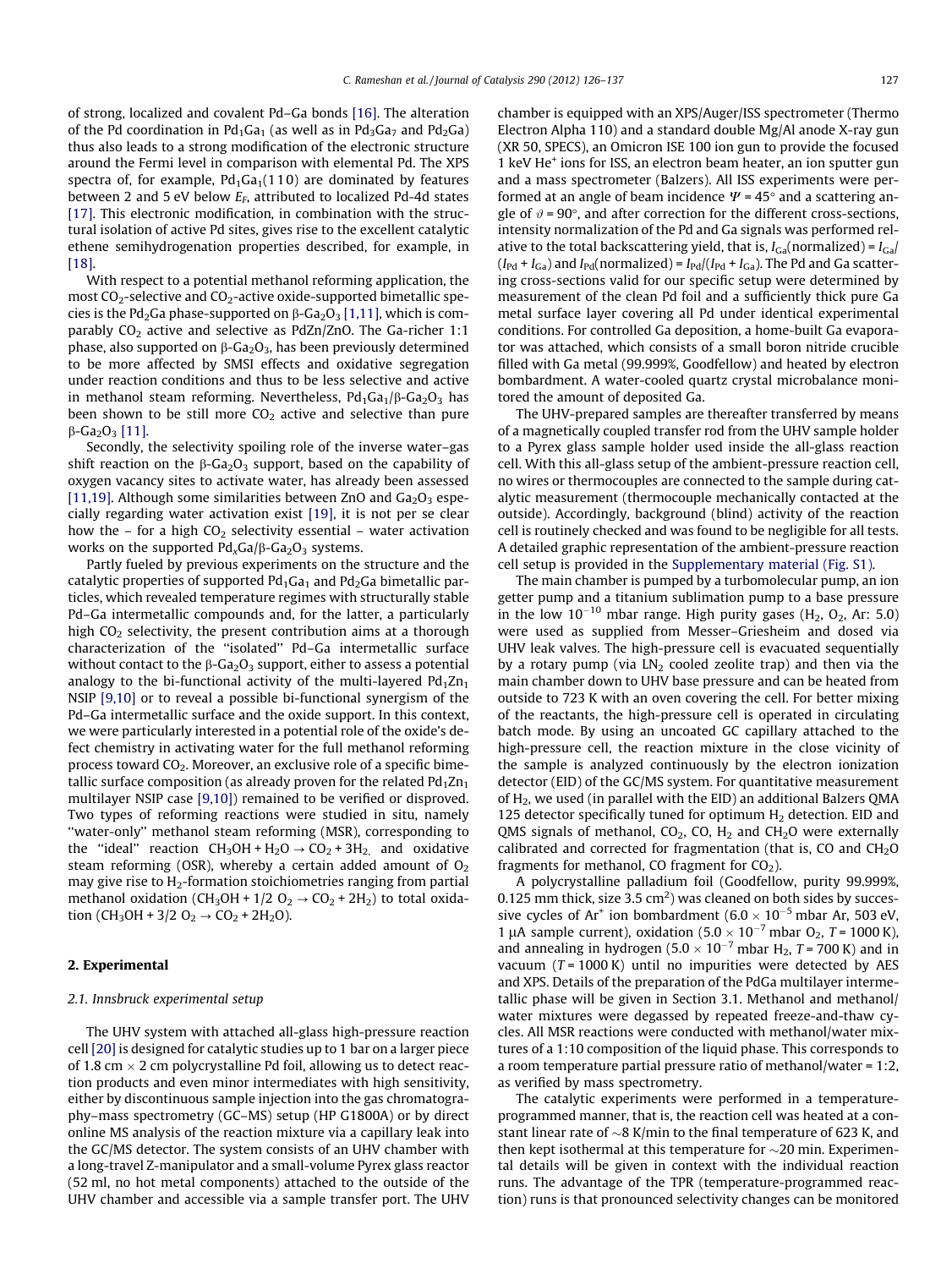via the partial pressure changes as a function of the reaction temperature, yielding useful qualitative information about changes of the reaction mechanism and the catalyst state. From the product partial pressures vs. time plots the reaction rates were obtained by differentiation and are usually given in partial pressure change per minute [mbar/min], but whenever desired, the turnover frequencies (TOF's) given in molecules per site and second [site $^{-1}\,{\rm s}^{-1}]$ can be calculated by multiplication of the partial pressure change with a factor  $f = 2.4$ , for example, a reaction rate of 1 mbar/min corresponds to a TOF of 2.4 site<sup> $-1$ </sup> s<sup>-1</sup> (one site corresponds to a single Pd surface atom on the respective foil substrate; see below). The conversion factor is based on the partial pressures of the reaction products already corrected for the temperature change in the reaction cell during the TPR run and for the steady removal of a fraction of the reaction mixture through the capillary leak. The correction has been achieved by adding 30 mbar Ar inert gas at the beginning of the reaction run and monitoring the  $m/z = 40$  Ar intensity throughout the whole experiment. The Ar intensity over time then was used to recalculate the changes of the molar amounts of all products and reactants as referred to the initial state (before TPR start, reactor volume 60.6 ml and 300 K in the whole re-circulating batch system). The total number of potential catalytic surface sites for the clean Pd foil  $N_s = 1 \times 10^{16}$  was determined from the Pd surface (area 7 cm<sup>2</sup>) being composed of equally distributed (111) and (1 00) facets. To derive TOF numbers on a sample with Pd:Ga = 1:1 surface composition, this number was divided by 2.

### 2.2. HZB/BESSY II experimental setup

The HZB/BESSY II system [\[21\]](#page-11-0) (at beamline ISISS-PGM) allowed us to perform in situ photoelectron spectroscopy up to 1 mbar total reactant pressures. It is equipped with differentially pumped electrostatic lenses and a SPECS hemispherical analyzer. The sample is positioned inside the high-pressure/analysis chamber  ${\sim}2$  mm away from a 1 mm aperture, which is the entrance to the lens system separating gas molecules from photoelectrons. Binding energies (BEs) were generally referred to the Fermi edge recorded after each core level measurement. Samples were mounted on a transferable sapphire holder. The temperature was measured by a K-type Ni/NiCr thermocouple spot-welded to the side of the sample, and temperature-programmed heating was done by an IR laser from the rear. Sample cleaning procedures consisted of repeated cycles of Ar+ sputtering at room and elevated temperatures, annealing up to 950 K in UHV, and exposure to  $O_2$ , followed by flashing at 950 K for 60 s in UHV. The cleanliness of the Pd foil substrate was checked by XPS. The sensitivity of the simultaneous MS detection of the reaction products at HZB/BESSY II was not sufficient to extract reliable reaction rate and selectivity data for  $H_2$ /CO/CH<sub>2</sub>O/  $CO<sub>2</sub>$ , mainly because of an unfavorable ratio of the large total reactant flow through the XPS high-pressure cell (which is generally operated in constant flow mode) relative to the minor amounts of products formed on the low surface area catalyst (only  $0.5 \text{ cm}^2$ ) PdGa intermetallic compound phase on Pd foil or Pd(111)). However, ''connecting'' experiments performed in the Innsbruck setup using the same conditions with respect to initial reactant pressures, PdGa NSIP preparation and reaction temperature range, allowed to assess a possible ''pressure gap'' effect and provided a reliable connection between the data obtained in either experimental setup.

## 3. Results and discussion

#### 3.1. Preparation and characterization of the  $Pd_1Ga_1$  NSIP

Similarly to the PdZn system, a thoroughly characterized and reproducible initial bimetallic state is a prerequisite for meaningful catalytic measurements. To reproducibly prepare a  $Pd_1Ga_1$  NSIP, calibration of a monolayer equivalent (MLE) deposited amount of Ga metal is necessary. As Zn and Ga exhibit similar atomic masses (65.4 vs. 69.7 amu), our previous calibration of the quartz microbalance for Zn deposition [\[9,10\]](#page-11-0) could be easily adapted to Ga deposition. Accordingly, as all other experimental deposition parameters were equivalent, deposition of 22.5 Hz corresponds to 1 MLE of Ga, based on a Pd atom density of  $1.4 \times 10^{15}$  surface Pd-atoms/cm<sup>2</sup> (the average of evenly distributed (111) and (1 00) facets). To back up this calibration, Ga metal was stepwise (in 10 Hz steps) deposited with constant rate on the clean Pd foil at 300 K. Thereafter, LEIS using He<sup>+</sup> ions (1 keV) was performed and complemented by a second series of LEIS measurements with intermediate annealing to 523 K after each Ga deposition.

Fig. 1 shows the corresponding effects. Briefly anticipating the 298 K XPS spectra of [Fig. 3](#page-3-0), a strong Ga–Pd interaction (intermixing) already after room temperature Ga deposition is evident. The Pd3d shift clearly indicates partial NSIP formation, as evidenced by the high Pd3d BE of 336.15 eV and the ''Cu-like'' valence band region. For comparison, the BE of Pd3d in clean Pd foil is found at  $\sim$ 335.1 eV, and a high "d-band" induced density of states at the Fermi edge is to be expected on clean Pd.

In Fig. 1, major surface composition changes occur between 0 and 1 MLE (22.5 Hz) Ga (irrespective of the temperature); thereafter, only a slow increase in the Ga surface fraction from  $\sim$ 66% up to 86% is visible at 298 K. In contrast, after 523 K annealing a constant 1:1 ratio is obtained at all depositions beyond 1 MLE, independent of the extra Ga amount beyond 1 MLE. Taken together, a similar situation to the  $Pd_1Zn_1$  NSIP growth process described in [\[8–10\]](#page-11-0) is likely: at 298 K incomplete alloying leads to a particularly high Ga coordination of the top Pd layers by a combination of partial Pd–Ga intermixing within the surface layer(s) but also extra Ga adsorbed on top of this state, leading to a maximum Pd3d high BE shift in the uppermost region in combination with surface Ga enrichment relative to Pd in LEIS. This can explain the  $\sim$ 66:34 Ga/Pd ratio monitored by LEIS after deposition of 1 MLE Ga at 298 K, which can be converted to a 50:50 ratio by thermal annealing at  $\sim$ 523 K, likely leading to a "bilayered" 1:1 NSIP, in close analogy to bilayered PdZn [\[8\].](#page-11-0) We conclude that multilayer Ga depositions exceeding 1 MLE Ga, followed by annealing at  $\sim$  503–523 K, lead to the respective multi-layered states of the



Fig. 1. LEIS-determined ratio of Pd to Ga in the surface using 1 keV He<sup>+</sup> ions plotted vs. the resonant frequency of the quartz crystal in the film thickness monitor. Measurement series with step-wise Ga deposition at 298 K (solid lines) and second series with intermediate tempering at 523 K (dotted lines) prior to analysis. Vertical dashed line: 22.5 Hz Ga metal deposition corresponding to 1 MLE of Ga, based on a Pd surface atom density of  $1.4 \times 10^{15}$  Pd atoms per cm<sup>2</sup>. The intersection of the tangential to the 298 K uptake curve with the X-axis provides an additional hint for the correctness of the coverage calibration.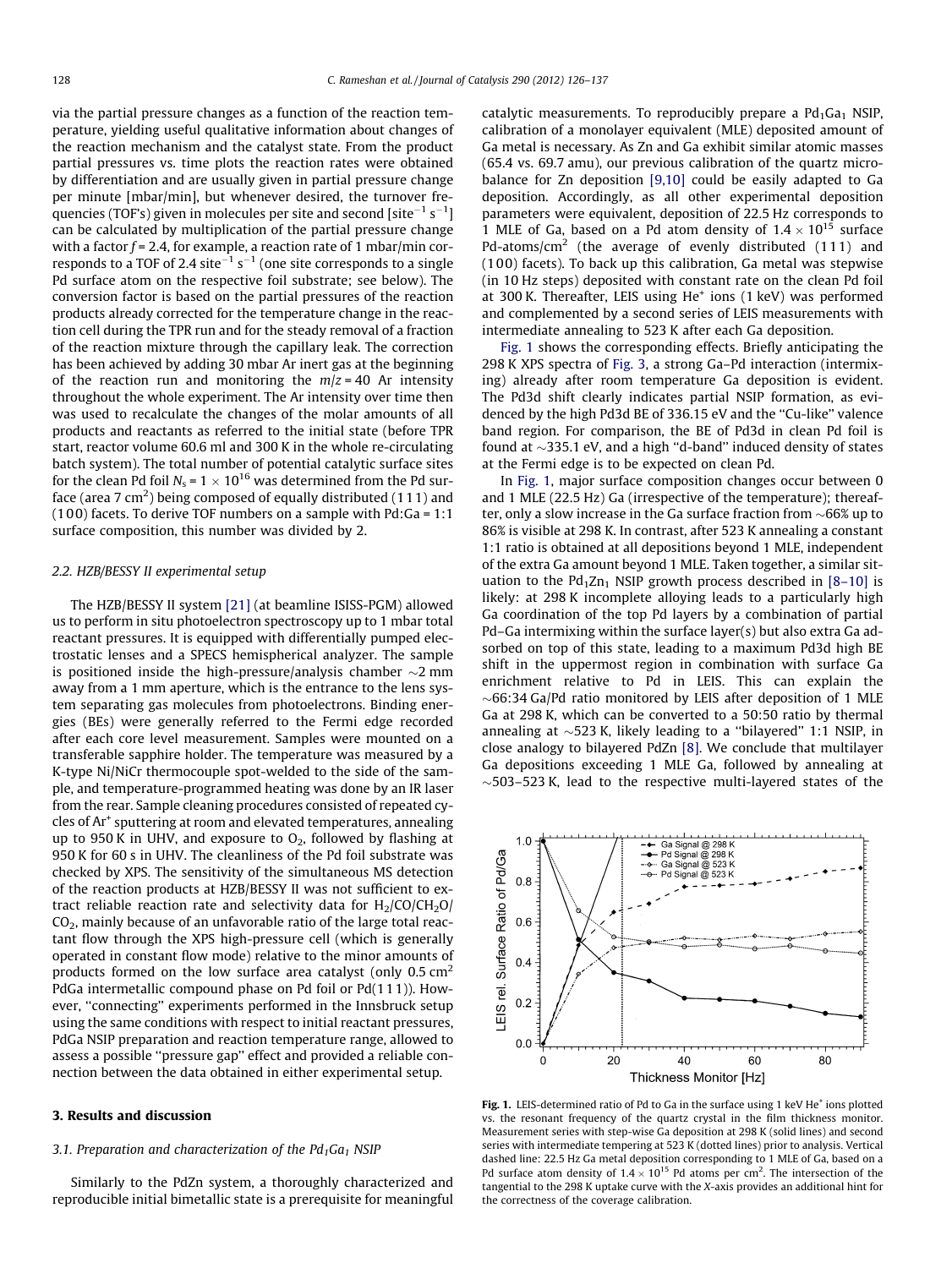<span id="page-3-0"></span>

Fig. 2. Ga and Pd surface fractions starting from 4 MLE deposited Ga metal, as determined by LEIS and via Peak-to-Peak intensity of the differentiated Ga–  $L_3M_{45}M_{45}$  Auger signal, as a function of the annealing temperature.

 $Pd_1Ga_1$  NSIP with variable thickness. This picture was further corroborated by XPS-depth profiling, showing only little changes of the relative Ga concentration between  $\sim$ 5 and  $\sim$ 13 Å information depth after deposition of 4 MLE Ga and 523 K annealing.

As the  $Pd_1Ga_1$  NSIP was initially intended to be a model system for bulk (FeSi-type)  $Pd_1Ga_1$ , we must address the question of potential structural and electronic differences. The 3-dimensional structure within the film has been studied recently by impact-collision ion scattering (ICISS) after 523 K annealing of several MLE Ga [\[22\],](#page-11-0) revealing an fcc (Pd metal-like) coordination geometry of Pd and Ga which is quite similar to that observed for the multi-layered PdZn NSIP. Thus, a 1:1 coordination chemistry similar to the PdZn NSIP (down to  ${\sim}13$  Å information depth) could be established and closely related MSR properties were initially suspected.

As the structural identity of NSIP and bulk phase was equally not given in case of the  $Pd_1Zn_1$ , but nevertheless the  $Pd_1Zn_1$ -NSIP was found to be a highly  $CO_2$ -selective model system in a certain range of reaction temperature [\[9,10\]](#page-11-0), the structural differences must not necessarily represent a major obstacle in the  $Pd_1Ga_1$  NSIP case. At least in view of electronic structure, as can be seen in Fig. 3, changes of the valence band DOS of Pd by Ga are still strong and the "Cu-like" situation already shown for the multi-layered  $Pd_1Zn_1$ NSIP could be clearly verified also for the  $Pd_1Ga_1$  NSIP case. By comparison of the Pd3d binding energy position of 336.0 eV reported for the bulk  $Pd_1Ga_1$  compound [\[23\]](#page-11-0) and of 335.6 eV for the more Ga-depleted  $Pd_2Ga$  compound  $[24]$  with the Pd3d binding energies between 335.9 eV and 335.75 eV determined after thermal annealing of 4 MLE Ga deposited on Pd foil between 473 K and 523 K (see Fig. 3, Section 3.2), an intermediate electronic state and a pronounced ''intermetallic compound character'' of the fcc-type Pd<sub>1</sub>Ga<sub>1</sub> NSIP between bulk Pd<sub>1</sub>Ga<sub>1</sub> and bulk Pd<sub>2</sub>Ga<sub>1</sub> can be assumed.

#### 3.2. Thermal stability of the  $Pd_1Ga_1$  NSIP

To gain additional insight into the temperature-dependent surface composition and the associated thermal stability of the  $Pd_1Ga_1$ NSIP, 4 MLE Ga were deposited at  $\sim$ 300 K and step-wise annealed to 800 K. The spectroscopic fingerprints were measured using AES and LEIS and the results were corroborated by in situ XPS measurements at HZB/Bessy II.

Fig. 2 shows an immediate sharp decrease in the  $Ga-L<sub>3</sub>M<sub>45</sub>L<sub>45</sub>$ signal up to about  $\sim$ 500 K. This is obviously related to the increased 1:1 NSIP formation with Ga progressing into deeper layers. In contrast to experiments on PdZn, where Zn ''on-top'' multilayers easily desorbed to the gas phase already at low temperatures ( $\sim$ 450 K), the system Pd–Ga shows a quantitative transition of all deposited Ga into the NSIP state. This is inferred from the much lower vapor pressure of Ga, which therefore cannot desorb to the gas phase in the temperature region 300–800 K. If more than 1 MLE Ga is deposited on the Pd foil and subsequently tempered to, for example, 523 K, the entire Ga transforms into the intermetallic state and forms a correspondingly thick 1:1 Pd–Ga layer. The LEIS measurements correspondingly show a strong decrease in the Ga signal between 300 and 500 K until the  $\sim$ 1:1 surface composition is finally reached at  $\sim$ 503 K. Between 503 K and  $\sim$ 623 K, a small plateau region is visible in the Ga–L $_3$ M $_{45}$ L $_{45}$  signal, which seems to indicate a certain stability range of the  $Pd_1Ga_1$ 



Fig. 3. Temperature-programmed XPS measurements of the Pd  $3d_{5/2}$  signal (measured at 470 eV photon energy) and the Ga 3d and valence band signals (measured at 120 eV). Note that the Ga 3d spectra are shown in inverted order as compared to Pd 3d due to the inverse intensity effects. Spectra have been taken in 25 K steps between 373 and 698 K. 4 MLE Ga were initially deposited. For comparison, the BE of Pd3d in clean Pd foil is reported at  $\sim$ 335.1 eV, and a high "d-band" induced density of states at the Fermi edge is to be expected.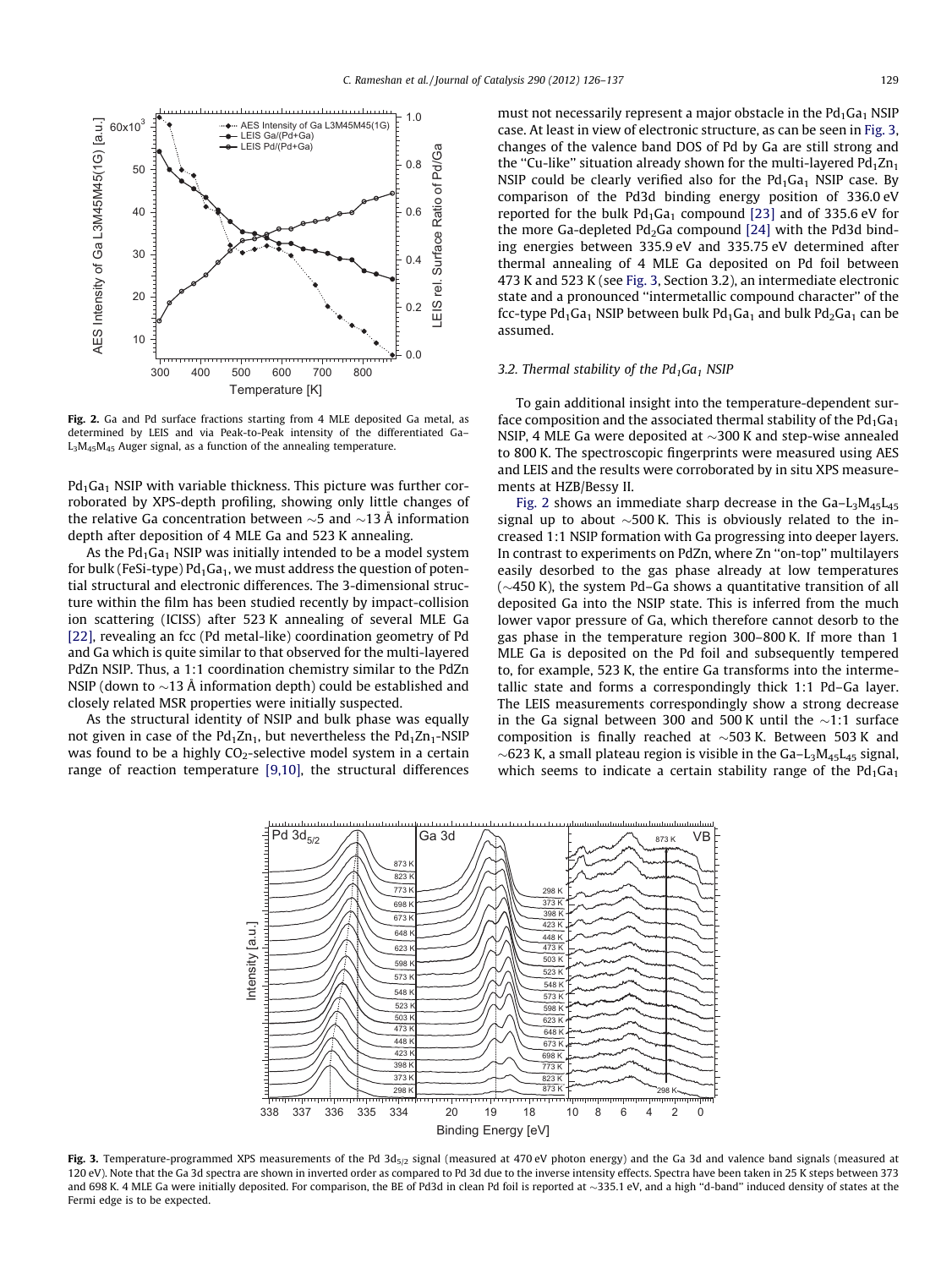<span id="page-4-0"></span>

Fig. 4. In situ XPS spectra of the Ga<sub>2</sub>O<sub>3</sub>-covered Pd foil, prepared by deposition of 4 MLE Ga converted to Ga<sub>2</sub>O<sub>3</sub> in 10<sup>-3</sup> mbar O<sub>2</sub>. Subsequent annealing was carried out in 0.1 mbar  $H_2$ . Photon energies were the same as in Fig. 4.

NSIP. However, close inspection of the in-parallel measured LEIS spectra indicates changes in surface composition with increasing temperature from  ${\sim}52{:}48$  at 503 K to  ${\sim}46{:}54\,$ Ga:Pd at 623 K. The surface composition hence remains close to 1:1, but small changes due to preferential LEIS-induced sputtering of Ga especially in the top-most layers are likely on the basis of control experiments with variable scattering times. The Auger signal at 1068 eV kinetic energy is less affected by compositional changes in the topmost layers, thus the plateau region is more pronounced. Above  $\sim$ 623 K, the LEIS-derived change of the Pd:Ga ratio is less strong than the related AES intensity drop, and changes almost linearly up to 800 K. As the Ga–L3M45L45 Auger signal decreases much faster than the Ga-LEIS signal, we suspect a PdZn-analogous relative stabilization of the topmost PdGa layer relative to subsurface Ga, as described in [\[9,10,22\].](#page-11-0) According to this picture, at higher temperatures rather subsurface Ga than ''in-surface'' Ga migrates into deeper regions of the Pd bulk and the  $Pd_1Ga_1$  NSIP should thus become specifically diluted in the subsurface region. Accordingly, at 870 K, only the surface composition remains close to  $Pd_2Ga$ , meaning that the 870 K state is unfortunately not representative for a  $Pd<sub>2</sub>Ga$  bulk alloy surface. In summary, the combined data show a relatively stable 1:1 surface and near-surface composition at  $\sim$ 523 K.

To connect to analogous experiments on PdZn, a standard preparation routine for a Pd $_1$ Ga $_1$  multilayer NSIP has been utilized.  ${\sim}1$ ,  $\sim$ 2 and  $\sim$ 4 MLE Ga metal were deposited onto the Pd foil and subsequently annealed to 503 K. Ideally, these preparations represent 2, 4 and 8 perfect 1:1 PdGa layers of the  $Pd_1Ga_1$  NSIP, respectively. At this point, it should be noted that angle-resolved LEIS spectra conducted on  ${\sim}4$  MLE Ga on Pd(111) tempered at 503–523 K did not show the analogous Ga-outward corrugation effects as observed for the multi-layered  $Pd_1Zn_1$  NSIP [\[9,10,22\].](#page-11-0) Potential catalytic implications of these structural differences are discussed in Section 3.4.

The above-discussed measurements were in turn complemented by additional in situ XPS experiments at HZB/BESSYII to gain information about the composition of the NSIP vertical to the surface. The experimental conditions were chosen as closely as possible to the ones of the Innsbruck experimental setup (compare Section 2.1). Multilayers of Ga metal (and also of  $Ga<sub>2</sub>O<sub>3</sub>$ , to study the reducibility of the oxide in contact to Pd in hydrogen) were deposited onto the Pd foil and stepwise annealed with in-parallel detection by in situ XPS. [Fig. 3](#page-3-0) shows the results of these measurements in a three-panel overview, highlighting the Pd  $3d_{5/2}$ , Ga 3d and valence band (VB) regions. The signals were

collected with photon energies of 470 eV (Pd  $3d_{5/2}$ ) and 120 eV (Ga 3d, VB), respectively, to ensure almost identical kinetic energies and hence identical information depth of the electrons.

For the experiments shown in [Fig. 3, 4](#page-3-0) MLE Ga metal were deposited and the Pd foil subsequently annealed to the indicated temperatures. We note that a small  $O<sub>2</sub>$  or  $H<sub>2</sub>O$  background pressure cannot be avoided in the HZB/BESSY II setup; therefore, the deposition was carried out in  $10^{-6}$  mbar H<sub>2</sub> background pressure to avoid partial oxidation of Ga metal. The Pd  $3d_{5/2}$  signal shifts to lower binding energies as the temperature increases, that is, from about 336.15 eV at 298 K to 335.25 eV at 873 K. In analogy to the PdZn system, no distinct stability region is visible in XPS, and the Pd–Ga coordination appears to change in a more or less gradual manner [\[9\]](#page-11-0). The 503 K–annealing spectrum indicates the preparation and ''initial catalyst'' conditions for the subsequent catalytic MSR and OSR experiments. The Pd  $3d_{5/2}$  signal for this preparation is typically found at  $\sim$ 335.8 eV. The associated Ga 3d signal is attenuated with increasing temperature due to progressive NSIP formation with Pd (i.e., the coordination of Ga with Pd increases) and shifts to lower binding energies. Between 298 and 448 K, some remaining  $Ga_xO_y$  is still visible as a broad background in the BE region  $\sim$ 20.5 to  $\sim$ 19.5 eV. This background vanishes above  $\sim$ 500 K due to hydrogen reduction of the oxide. For the catalytically relevant  $Pd_1Ga_1$  NSIP tempered at 503 K, the peak maxima of the doublet are found at 18.65 eV and 19.1 eV. Regarding the valence band spectra, we note that the NSIP prepared at 503 K exhibits a considerably decreased ''Cu-like'' density of states (DOS) at the Fermi edge, as compared to clean Pd. The valence band series therefore reflects the expected trend of the DOS at the Fermi edge toward clean Pd at high temperatures.

## 3.3.  $Ga_2O_3$ -PdGa NSIP transition by hydrogen reduction

To simulate the reductive activation of  $Pd/Ga_2O_3$  supported catalysts also on the corresponding inverse model catalysts, experiments were also conducted with  $Ga<sub>2</sub>O<sub>3</sub>$  as starting material. To ensure reproducible preparation of the  $Ga<sub>2</sub>O<sub>3</sub>$  overlayer and to avoid the deposition of Ga metal or Ga suboxide species, a background pressure of  $10^{-3}$  mbar O<sub>2</sub> was chosen during the deposition of 4 MLE Ga to produce  $Ga<sub>2</sub>O<sub>3</sub>$ . This preparation leads to fully oxidized  $Ga<sub>2</sub>O<sub>3</sub>$  layers, as deduced from spectral comparison with a stoichiometric  $Ga<sub>2</sub>O<sub>3</sub>$  thin film reference sample, and provides a redox-defined starting point for the reduction experiments in 0.1 mbar hydrogen described in the following.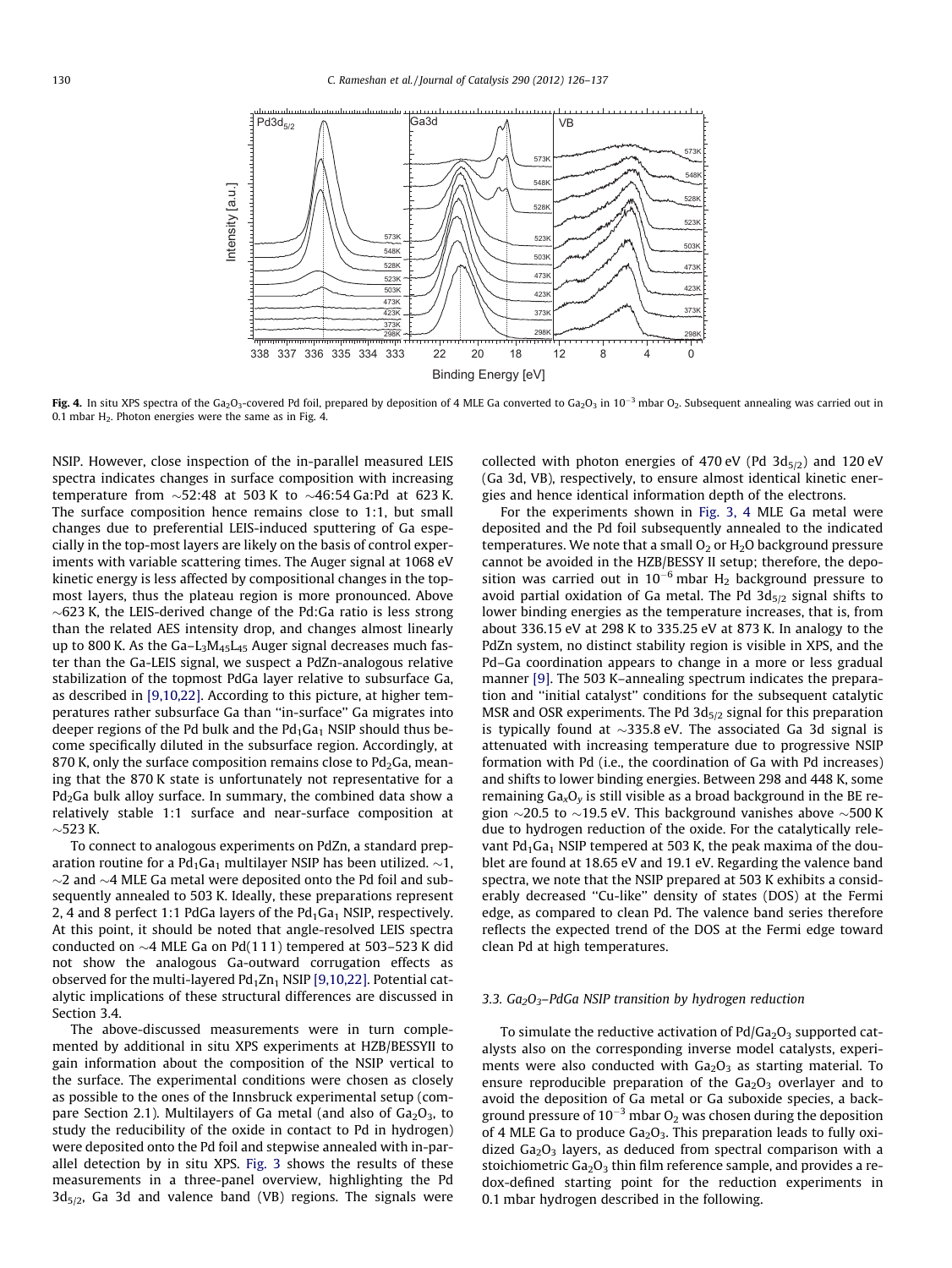<span id="page-5-0"></span>As can be seen in [Fig. 4,](#page-4-0) the Pd  $3d_{5/2}$  signal is initially completely screened by the multilayers of  $Ga<sub>2</sub>O<sub>3</sub>$ . Only above 503 K, a weak Pd signal arises at  ${\sim}335.7$  eV. By increasing the temperature up to  $\sim$ 523 K, the Pd signal gains some intensity, which is accompanied by a slight shift to higher BE's, reflecting the increased formation of a Ga-enriched NSIP surface. Above  ${\sim}523$  K, despite the strong increase in Pd 3d intensity, this BE trend is reversed due to the increasingly accelerated thermal dissolution of Ga into deeper Pd bulk layers. Above 523 K, the formation of a  $Pd_{x}Ga_{v}$  NSIP with a peak maximum at  ${\sim}18.25$  eV is evident from the Ga 3d spectral region. This component increases up to 573 K and the oxide component at  $\sim$ 20.9 eV almost vanishes. The valence band spectra also show the decrease in the Ga-oxide component at  $\sim$ 5.5 eV starting at 523 K, along with the increase in the (bi-)metallic density of states at the Fermi edge. We emphasize, that the reduction/bimetallic formation temperature of  ${\sim}$ 573 K is in very good agreement with previous experiments on the reductive formation of supported  $Pd_2Ga$  bimetallic particles [\[11,12\].](#page-11-0)

# 3.4. Methanol steam reforming (MSR) on  $Pd_1Ga_1$  NSIP

To connect to the MSR measurements on the multi-layered  $Pd_1Zn_1$  NSIP [\[9,10\]](#page-11-0), catalytic experiments in MSR have also been conducted on multi-layered  $Pd_1Ga_1$  NSIPs. To ensure a direct comparison, also otherwise identical experimental parameters were used. The reactor temperature was linearly ramped from 298 to 623 K ( $\sim$ 9 K/min), and subsequently, the temperature was held isothermally at 623 K. Compositional and electronic characterization was carried out ex situ before and after the reaction by AES, LEIS and XPS, and by in situ XPS at HZB/BESSY II, respectively. The catalytic measurements were performed on model surfaces with variable Ga content. The initial Ga depositions of 1, 2 and 4 MLE ideally correspond to  ${\sim}2$ ,  ${\sim}4$  and  ${\sim}8$  layers of Pd $_1$ Ga $_1$  NSIP.

Fig. 5 shows the MSR reaction rates (given in mbar/min) on the  $Pd_1Ga_1$  NSIP prepared with 1, 2 and 4 MLE Ga. CO formation starts for all samples at roughly the same temperature (~520 K), the CO $_{\rm 2}$ formation increases at somewhat higher temperatures but remains at a very small rate in all cases (note the different scales used for the CO- and CO<sub>2</sub>-rates in Fig. 5). An initial increase in the CO<sub>2</sub> formation rate at  ${\sim}400$  K is observed for both the 1 and the 2 MLE Gadoped Pd<sub>1</sub>Ga<sub>1</sub> NSIP, but is missing for the 4 MLE Ga-doped Pd<sub>1</sub>Ga<sub>1</sub> NSIP. The reason for this feature was a minor leakage of  $O<sub>2</sub>$  (air) into the reactor leading to an undesired OSR low-temperature rate contribution (compare also the ''controlled'' OSR rates of [Fig. 8\)](#page-6-0), which could be finally suppressed experimentally in case of the 4 MLE experiment (lowest panel of Fig. 5). Considerable differences are notable for the formaldehyde formation. For the model catalysts with higher Ga loading, the formaldehyde increases parallel with the CO formation and the formaldehyde formation rate is higher than that of  $CO<sub>2</sub>$ . For 2 and 4 MLE Ga, the maximum formation rates of formaldehyde are 14 and  $6 \times 10^{-3}$  mbar/min, also the (much higher) maximum rates of CO formation are comparable for 2 and 4 MLE Ga at  ${\sim}$ 0.20–0.25 mbar/min. In contrast, the formaldehyde formation is almost negligible for the 1 MLE Ga-prepared catalyst, but the CO formation rate is again comparable to the others at around 0.15 mbar/min. In the isothermal region all rates generally decrease due to progressive C deposition on the catalyst surface and consummation of the reactants.

The  $Pd_1Ga_1$  NSIP with the lowest Ga loading therefore catalytically resembles a slightly modified Pd surface, since on clean Pd also no intermediate formaldehyde is detectable due to the fast dehydrogenation of HCHO to CO. Since CO,  $CO<sub>2</sub>$  and formaldehyde are formed in the same temperature region, but the  $CO<sub>2</sub>$  formation rate stays very low, all three  $Pd_1Ga_1$  NSIP's must be considered not CO2 selective at all and almost not capable of water activation. Depending on the Ga loading, the main benefit of the sufficiently



Fig. 5. Temperature-programmed MSR reaction on three different  $Pd_1Ga_1$  NSIP's. The diagram shows, starting from the top, data of model catalysts resulting from 1, 2 and 4 MLE Ga deposition, each annealed at 503 K. Reaction conditions: 12 mbar methanol + 24 mbar water, 1000 mbar He. Linear ramp (9 K/min) up to 623 K, subsequent isothermal reaction at 623 K for 25 min (note the different scales used for the CO- and CO<sub>2</sub>-rates). An initial increase in the CO<sub>2</sub> formation rate at  $\sim$ 400 K is observed for both the 1 and the 2 MLE Ga-doped  $Pd_1Ga_1$  NSIP, but is missing for the 4 MLE Ga-doped Pd<sub>1</sub>Ga<sub>1</sub> NSIP. The reason for this feature was a minor leakage of O<sub>2</sub> (air) into the reactor leading to the undesired OSR low-temperature rate contribution, which could be finally suppressed experimentally in case of the 4 MLE experiment (lowest panel). The respective TOF and product/reactant partial pressure data to Fig. 5 are shown in the Supplementary material, Figs. S2–S4.



Fig. 6. Temperature-programmed MSR reaction on two differently tempered PdGa NSIP states. The diagram shows PdGa intermetallic compounds prepared with 4 MLE Ga and subsequent tempering at 653 K (upper panel) and with 4 MLE Ga and tempering at 523 K (lower panel). Reaction conditions: 12 mbar methanol + 24 mbar water, 1000 mbar He. Linear ramp (9 K/min) up to 623 K, subsequent isothermal reaction at 623 K for 25 min. The respective TOF and product/reactant partial pressure data to Fig. 6 are shown in the Supplementary material, Figs. S5–S7.

doped NSIP states therefore is a gradual promotion of more selective dehydrogenation of methanol to formaldehyde, but – despite the desired ''Cu-like'' electronic valence band structure [\(Fig. 3,](#page-3-0) right panel) – nevertheless mostly CO is formed. Furthermore, an outward corrugation of the dopant, which was shown to be related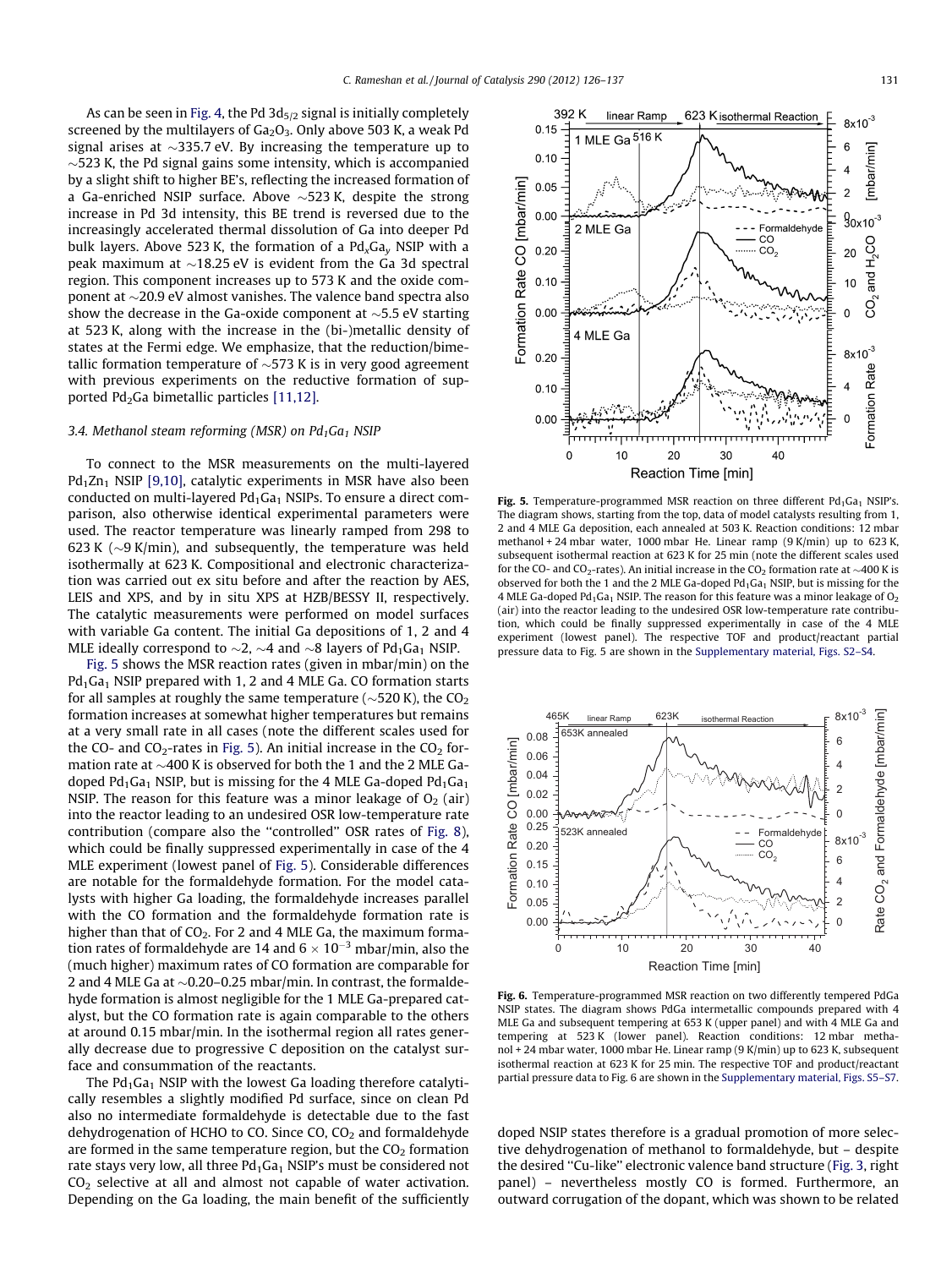<span id="page-6-0"></span>

Fig. 7. Pd 3d<sub>5/2</sub> (left), Ga 3d (middle) and valence band (right) spectra, monitored during MSR reaction starting from the 503 K-annealed 4 MLE Pd<sub>1</sub>Ga<sub>1</sub> NSIP initial state. Photon energies as in [Fig. 4.](#page-4-0) The spectroscopic assignment of the superimposed gas-phase valence band features is provided in the Supplementary material (Fig. S11).



Fig. 8. Comparison of temperature-programmed MSR and OSR reaction starting from the 503 K-annealed 4 MLE  $Pd_1Ga_1$  NSIP initial state. Reaction conditions: MSR: 12 mbar methanol + 24 mbar water, 1000 mbar He, OSR: 16 mbar methanol + 24 mbar water + 11 mbar  $O_2$ , 1000 mbar He. Linear ramp (9 K/min) up to 623 K, subsequent isothermal reaction at 623 K for 25 min. The respective TOF and product/reactant partial pressure data to Fig. 8 are shown in the Supplementary material, Figs. S8–S10.

to water activation and  $CO<sub>2</sub>$ -selective total oxidation of intermediate formaldehyde in the PdZn case [\[9,10\]](#page-11-0), was not observed for PdGa [\[22\]](#page-11-0). Assuming that only by a combination of appropriate electronic and geometric surface structure of the bimetallic the following three conditions can be met, namely

- selective dehydrogenation of methanol to formaldehyde without further reaction to CO,
- efficient water activation,
- fast and selective total oxidation of formaldehyde to  $CO<sub>2</sub>$ ,

it is obvious that at least the second condition is hardly matched by any tested  $Pd_1Ga_1$  NSIP model system.

At this point we note that  $Ga_2O_3$ -supported bimetallic  $Pd_1Ga_1$ particles are indeed rather  $CO_2$ -selective [\[11\]](#page-11-0) (though not as active/selective as Pd $_2$ Ga/β-Ga $_2$ O $_3$  [\[11,25\]\)](#page-11-0), showing a  ${\sim}75\%$ 

selectivity around 550 K. Thus, CO formation is suppressed relative to  $CO<sub>2</sub>$  both in comparison with the pure  $\beta$ -Ga<sub>2</sub>O<sub>3</sub> support and the isolated  $Pd_1Ga_1$  NSIP, which hardly exhibits any  $CO_2$ -activity, but a lot of CO formation in the same temperature range. This strongly points to metal-support interaction playing an important role in low-temperature formaldehyde conversion, and a bi-functional synergism of both the intermetallic and the (interface to the) oxide on the supported catalyst system is quite likely.

In this context, a quantitative comparison of the rates of  $CO<sub>2</sub>$ vs. CO formation on our multi-layered  $Pd_1Ga_1$  NSIP's ([Fig. 5\)](#page-5-0) with literature TOF data (in the following consistently given in the dimension of a reaction frequency  $s^{-1}$  per surface site) on model-PdZn and oxide-supported PdZn and  $Pd_xGa_y$  catalysts is useful. From the Supplementary material, the respective TOF values (Fig. S2) as well as the reactant and product partial pressures (Figs. S3 and S4) corresponding to the rate data of [Fig. 5](#page-5-0) can be read out for a given reaction time, reaction temperature and reaction conversion. Necessarily, TOF's are based on the idealized picture of a stable, static bimetallic surface exhibiting uniform  $Pd_1Ga_1$  active surface sites throughout the entire reaction run, which is an artificial assumption for certain, surface-destabilizing reaction conditions, as well as for a ''structure-sensitive'' reaction proceeding preferentially at the bimetal-oxide phase boundary. In principle, the time- and temperature-resolved gas-phase partial pressure data can be used to recalculate ''true'' chemical reaction rates, provided that the respective individual reaction orders with respect to products and reactants were known from a fully parameterized kinetic study.

At first, lacking water activation on the bimetallic surface itself sets the Pd<sub>1</sub>Ga<sub>1</sub> NSIP apart from the related multi-layered Pd<sub>1</sub>Zn<sub>1</sub> NSIP, for which a  $CO_2$ -TOF of 0.04 s<sup>-1</sup> (without simultaneous CO formation) was reported at  $\sim$ 540 K (at maximum 0.144 s<sup>-1</sup> at 570 K) on the (experimentally proven) basis that a known number of surface PdZn = 1:1 ensemble sites is available, active and selective for the full MSR process [\[9,10\].](#page-11-0) Under otherwise identical conditions (same reaction cell and operation mode, gas-phase composition and temperature), the CO<sub>2</sub>-TOF is below 0.0013 s<sup>-1</sup> at 540 K in the present PdGa case (4MLE Ga sample). Because the "uniform" bimetallic 1:1 PdGa surface sites are hardly  $MSR/CO<sub>2</sub>$ active, likely only some special active centers (of unknown number and nature) contribute to the maximum  $CO<sub>2</sub>$  formation rate of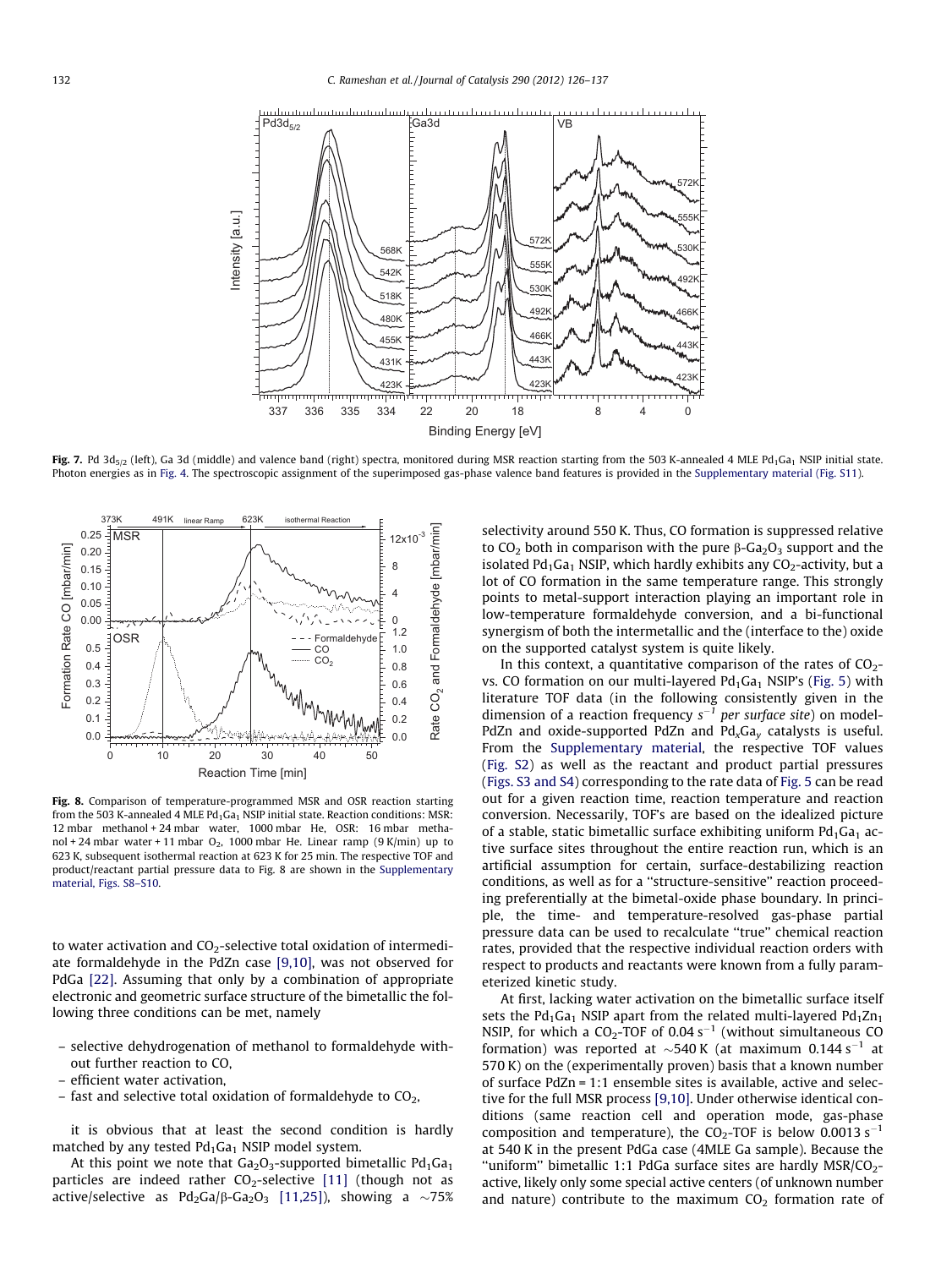0.012  $s^{-1}$  measured at 623 K in parallel with strong CO formation. Since CO, which has been recently shown to destabilize the intermetallic surface of  $Pd_2Ga$  particles [\[25\],](#page-11-0) is already present in the gas phase in substantial amounts ( $\sim$ 0.8 mbar), and also the thermal decay of the NSIP is proceeding (see [Fig. 3](#page-3-0)), it is even more doubtful to assign this (rather small)  $CO<sub>2</sub>$  activity to the total number of initially present PdGa surface ensembles.

Likely because of facilitated water activation both the supported PdZn and Pd<sub>2</sub>Ga catalysts exhibit a much broader temperature range with high  $CO<sub>2</sub>$  selectivity and activity, due to improved conversion of the intermediate formaldehyde toward  $CO<sub>2</sub>$ , and generally become active for methanol conversion at considerably lower temperatures (below 490 K) than the ''isolated'' bimetallics ( $\sim$ 520 K). CO<sub>2</sub>-TOF's of 0.17 s $^{-1}$  on a supported PdZn/ZnO and of 0.06 s<sup>-1</sup> on a Pd<sub>x</sub>Ga<sub>y</sub>/Ga<sub>2</sub>O<sub>3</sub> catalyst were reported at 493 K reaction temperature by Takezawa and Iwasa [\[1\].](#page-11-0) Ranganathan et al. reported 0.8 s<sup>-1</sup> at 503 K [\[26\]](#page-11-0) and Conant et al. 0.39 s<sup>-1</sup> at 523 K [\[27\],](#page-11-0) both for PdZn/ZnO.

The above-mentioned study by Haghofer et al. [\[25\]](#page-11-0) moreover allows to compare our CO-TOF's with those deduced for supported Pd<sub>2</sub>Ga particles. These are reportedly affected by partial (surfacenear) Pd metal segregation, induced by the MSR reaction environment. A methanol conversion TOF of 0.08  $s^{-1}$  is reported at 523 K, corresponding to a CO-TOF of 0.008 s<sup>-1</sup> ( $\sim$ 10% CO selectivity). By fitting our CO-TOF data (Fig. S2) with a simple Arrhenius rate function in the temperature region 480 K-580 K, the CO-TOF's at 523 K on the 1,2 and 4 MLE  $Pd_1Ga_1$  NSIP's can be recalculated also for the low rate values at 523 K, yielding CO-TOF values around 0.015 s $^{\rm -1}$ , respectively. This TOF comparison is somewhat more straightforward because the unwanted "full" methanol dehydrogenation toward CO is likely ''structure insensitive'', that is, largely takes place at the bimetallic surface itself, which may be comparably ''gas-phase-disturbed'' also under our conditions. As the CO-TOF's are similar, we may derive additional support for the blocking of the low-temperature  $CO<sub>2</sub>$ -forming reaction channel on the "isolated'' intermetallic surface.

To corroborate the formaldehyde-stabilizing role of the multilayered  $Pd_1Ga_1$  NSIP, [Fig. 6](#page-5-0) shows similar MSR experiments for a 4 MLE Ga-doped  $Pd_1Ga_1$  NSIP tempered to 523 K and a 4 MLE  $Pd_1Ga_1$  NSIP sample tempered to much higher temperature, that is, 653 K. Again, the TOF values corresponding to [Fig. 6,](#page-5-0) as well as the respective reactant- and product partial pressures can be read out in the Supplementary material (Figs. S5–S7) for a given reaction time, reaction temperature and reaction conversion. The methanol conversion starts at  ${\sim}520\,\mathrm{K}$  and shows similar maximum rates for product formation on both model systems. The dominant CO formation starts in the same temperature region. However, the maximum rate of CO formation is almost doubled on the 523 K-tempered sample, compared to the 653 K-annealed NSIP. The main difference is noted in the formaldehyde formation rates. On the multilayer  $Pd_1Ga_1$  NSIP with a lower tempering temperature, and therefore, a higher Ga content in the top-most layers, the formation of formaldehyde starts in parallel with CO formation and the maximum rate is higher than that of  $CO<sub>2</sub>$ , whereas formaldehyde is almost completely suppressed on the 653 K-tempered sample. Again, the maximum rates of CO and  $CO<sub>2</sub>$  formation are found at around 623 K. In the isothermal region, once again deactivation processes and reactant consumption attenuate the reaction rates. In summary, in no case a PdZn-analogous  $CO<sub>2</sub>$ -selective low temperature region has been observed under MSR conditions. We note that the measurements on the 653 K-tempered sample and the PdGa sample with 1 MLE Ga (cf. [Fig. 5\)](#page-5-0) very much resemble each other, pointing to the presence of a rather thin, and thus more strongly Pd-coordinated and thus catalytically more ''Pd-like'', PdGa NSIP state in both cases.

#### 3.5. In situ XPS measurements under MSR reaction conditions

To gain full insight into the redox changes on the  $Pd_1Ga_1$  NSIP under MSR conditions, the associated in situ XPS experiments have been also conducted at HZB/BESSY II under comparable conditions on the 4 MLE Ga-doped and 523 K-annealed  $Pd_1Ga_1$  NSIP (cf. 523 K – spectra of [Fig. 3](#page-3-0) for the pre-reaction state).

[Fig. 7](#page-6-0) shows the related in situ XPS data in a reaction mixture of 0.12 mbar methanol + 0.24 mbar water. Hardly any spectral changes can be seen in the observed temperature range  ${\sim}423-$ 570 K in all presented spectral regions. This especially applies to the temperature-invariant oxide component at  $\sim$ 20.7 eV, which almost remains constant in intensity, showing that initially occurring partial surface segregation of oxidized Ga species is basically finished already at around 423 K, and no additional reactioncaused oxide segregation is thereafter observed. The Pd  $3d_{5/2}$  signal even shows a small shift to higher BE's between 431 and 518 K, which again confirms the high thermochemical stability of the  $Pd_1Ga_1$  NSIP under MSR conditions. As a consequence, the  $Pd_1Ga_1$ NSIP on the one hand represents a highly stable model system, but on the other hand hardly is appropriate to model the MSR catalytic properties of the oxide-supported nano-particulate bulk intermetallic compound phases, at least in its purely bimetallic state.

#### 3.6. Oxidative methanol steam reforming on  $Pd_1Ga_1$  NSIP

#### 3.6.1. Catalytic experiments

Analogous experiments in oxidative steam reforming (OSR) have been additionally performed. The reaction conditions are similar to those of the MSR reaction, with the one exception of  $O<sub>2</sub>$ being admitted before the reaction (ratio methanol/water/oxygen  $\sim$ 1:2:0.7). Adding a certain partial pressure of oxygen to a methanol–water feed is common to match two requirements: firstly, to compensate for the endothermicity of the ''pure'' MSR reaction (''autothermal reforming'') and secondly, to additionally suppress the CO concentration in the product stream via enhanced CO oxidation. [Fig. 8](#page-6-0) (lower panel) highlights the OSR reaction rates (given in mbar/min) measured on a 4 MLE Ga, 523 K-annealed  $Pd_1Ga_1$ NSIP. For a better comparison, the upper panel shows the analogous MSR reaction run in the absence of  $O<sub>2</sub>$ . From the Supplementary material (Figs. S8–S10), the respective reactant and product partial pressures as well as the respective TOF values can be deduced for a given reaction time, reaction temperature and reaction conversion (the TOF's are based on the idealized picture of a stable bimetallic surface exhibiting uniform  $Pd_1Ga_1$  active surface sites throughout the entire reaction run).

The most notable difference to the MSR reaction without added  $O<sub>2</sub>$  is the very high  $CO<sub>2</sub>$  formation rate setting in already at low temperatures ( $\sim$ 423 K). The maximum rate of CO<sub>2</sub> formation is achieved at around 491 K with 1.2 mbar/min, which is almost three orders of magnitude higher than under MSR conditions  $(4 \times 10^{-3}$  mbar/min), and even higher than the maximum CO formation rate ( $\sim$ 0.48 mbar/min) observed in the same experiment at around 623 K. In parallel with  $CO<sub>2</sub>$  formation, formaldehyde formation sets in, but at a much smaller rate ( $\sim$ 0.05 mbar/min at maximum). Interestingly, a period of deactivation at  $\sim$ 550K is evident after about 16 min of reaction, which is mainly due to quantitative oxygen consumption from the reaction mixture. CO formation starts at  $\sim$ 530 K, and the maximum rate is reached at 623 K ( $\sim$ 0.48 mbar/min). In the isothermal region, the CO formation decreases to less than 0.05 mbar/min due to almost quantitative consumption of the initial methanol amount in the batch reactor.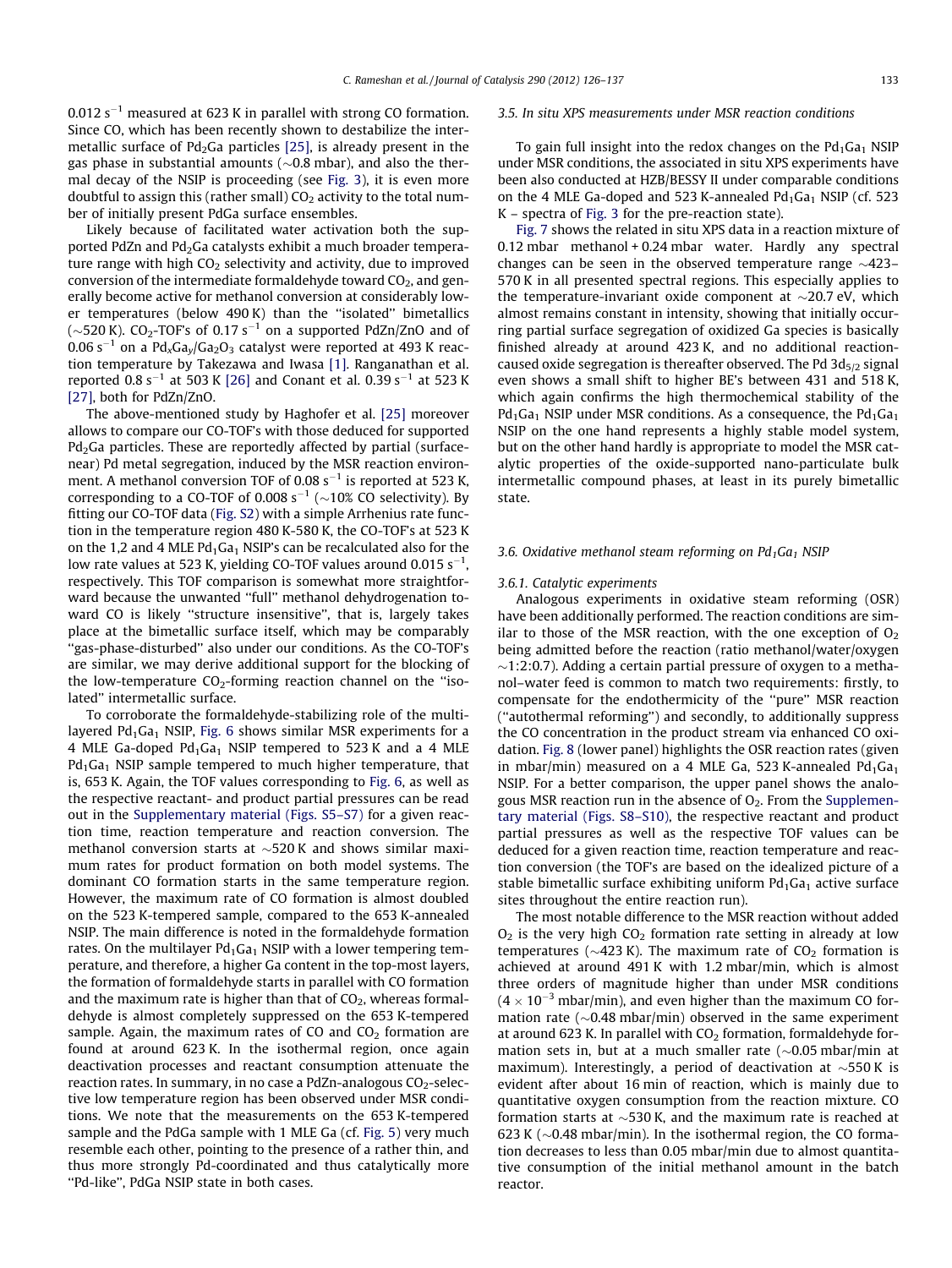The time-resolved  $H_2$ -mass balance of the OSR reaction run of [Fig. 8](#page-6-0) has been precisely determined by continuous measurement of the  $H_2$ -amount as a function of reaction time and  $-$ temperature and is also represented graphically in the Supplementary material (Fig. S10). During the oxygen-consuming reaction, which extends up to a temperature of  $\sim$ 550 K, about 87% of the converted methanol is totally oxidized to  $CO<sub>2</sub>$  and water, and only a minor 13% contribution of partial oxidation toward  $CO<sub>2</sub>$  and  $H<sub>2</sub>$  is observed. In conclusion, only this minor fraction of the methanol becomes partially oxidized, according to the reaction stiochiometry  $CH<sub>3</sub>$ OH +  $1/2$  O<sub>2</sub>  $\rightarrow$  CO<sub>2</sub> + 2H<sub>2</sub>. Nevertheless, this proves that a reaction pathway for a hydrogen-producing reaction even in the simultaneous presence of  $O<sub>2</sub>$  is possible and that total oxidation according to the stoichiometry  $CH_3OH + 3/2$  O<sub>2</sub>  $\rightarrow$  CO<sub>2</sub> + 2H<sub>2</sub>O does not take place exclusively. Moreover, the very high  $CO_2$ -selectivity in the temperature range around 500 K indicates that  $O<sub>2</sub>$  addition could indeed be helpful to optimize  $CO<sub>2</sub>$  selectivity and to efficiently suppress the CO content of the reformate gas also under continuous flow reaction conditions.

In summary, a highly  $CO<sub>2</sub>$  selective, combined total/partial oxidation reaction was obtained under OSR conditions in the temperature region  ${\sim}420$ –520 K, in strong contrast to MSR.

In conclusion, the  $Pd_1Ga_1$  NSIP is capable of efficiently activating oxygen at low temperatures, while being inactive for CO formation at the same time. Methanol is converted to  $CO<sub>2</sub>$  mainly via total oxidation of intermediary formed  $C_1$ -oxygenates at the surface with some simultaneous hydrogen production. Since we are not aware of methanol total or partial oxidation TOF's measured on any of the literature-reported PdGa or PdZn systems, a comparison of the OSR rates between model and real systems is currently not possible.

## 3.6.2. In situ XPS experiments under OSR conditions and the influence of  $O<sub>2</sub>$  on the dynamical redox state of the catalyst

The in situ XPS experiments were performed in close experimental analogy to the OSR batch reactor measurements of Section 3.6.1 to ensure a reliable correlation of the results. As the measurements at HZB/BESSY II were performed under flowing conditions, ''switching'' experiments with defined admission and removal of oxygen were additionally feasible without interrupting the

reaction. These experiments allowed a direct evaluation of the oxidation potential of the gas phase on the dynamical redox state of the catalyst surface.

Fig. 9 depicts the spectroscopic results (Pd  $3d_{5/2}$ , Ga 3d and valence band regions) of the temperature-programmed OSR reaction on the 4 MLE Ga 503 K-annealed  $Pd_1Ga_1$  NSIP. After tempering, but before start of the OSR reaction, the Pd  $3d_{5/2}$  peak maximum is found at  $\sim$ 335.9 eV and the Ga 3d signal only shows the Pd<sub>1</sub>Ga<sub>1</sub> NSIP contribution, but no oxidic contribution. Also the valence band shows only fingerprints of the multilayer  $Pd_1Ga_1$  NSIP. After admission of the  $O<sub>2</sub>$ -containing reaction mixture and slight increase in the reaction temperature ( $\sim$ 365 K), the peak maximum of the Pd peak shifts to slightly lower BE's, but still stays in the range of a typical  $Pd_1Ga_1$  NSIP ( $\sim$ 335.8 eV; to be compared to 336.0 eV for bulk  $Pd_1Ga_1$  [\[23\]](#page-11-0) and to 335.6 eV for bulk  $Pd_2Ga$ [\[24\]](#page-11-0)). The valence band region now shows also the gas-phase signals of the reactant mixture (the spectroscopic assignment of the individual gas-phase contributions is provided in the Supplementary material (Fig. S11)). The Ga 3d signal shows the development of an oxidized Ga component at  $\sim$ 20.4 eV, which reaches its maximum intensity at 464 K, that is, slightly below the temperature where the maximum of the  $CO<sub>2</sub>$  formation rate is observed (491 K, cf. [Fig. 8\)](#page-6-0).

By correlation of the relative intensity trend of the Ga(ox) component with the catalytic selectivity pattern, this component is apparently linked to highly selective  $CO<sub>2</sub>$  formation. The nature and potential catalytic function of the related oxidized Ga species (active vs. spectator, etc.) is nevertheless unclear at present. Anything in between Ga–O(ads) on intact  $Pd_1Ga_1$  sites, resulting from "simple" dissociative  $O_2$  adsorption on the persisting intermetallic surface, and local/partial oxidative segregation giving rise to moreor less-extended two-dimensional Pd-ensembles and nearby Ga (hydr)oxide islands is conceivable. According to the depth profiling information of [Fig. 10,](#page-9-0) the oxidized Ga species detected at  $\sim$  500 K is rather "flat" (estimated thickness  $\sim$ 0.5 nm, based on the relative intensity change of bimetallic vs. oxidized Ga observed between 120 eV and 650 eV photon energy) and situated in close vicinity of a still stable surrounding intermetallic environment (compare Pd  $3d_{5/2}$  BE maximum at 335.8 eV at 460–500 K). Thus, extended oxidative decomposition of the model surface into three-dimensional



Fig. 9. Pd 3d<sub>5/2</sub> (left), Ga 3d (middle) and valence band (right) spectra, taken during OSR reaction (ratio methanol/water/oxygen = 1:2:0.5, total pressure 0.25 mbar), starting from the 503 K-annealed 4 MLE Pd<sub>1</sub>Ga<sub>1</sub> NSIP initial state. Photon energies were the same as in [Fig. 4.](#page-4-0) The "initial state" spectra at 298 K were collected immediately before admission of the gas mixture. The spectroscopic assignment of the superimposed gas-phase valence band features is provided in the Supplementary material (Fig. S11).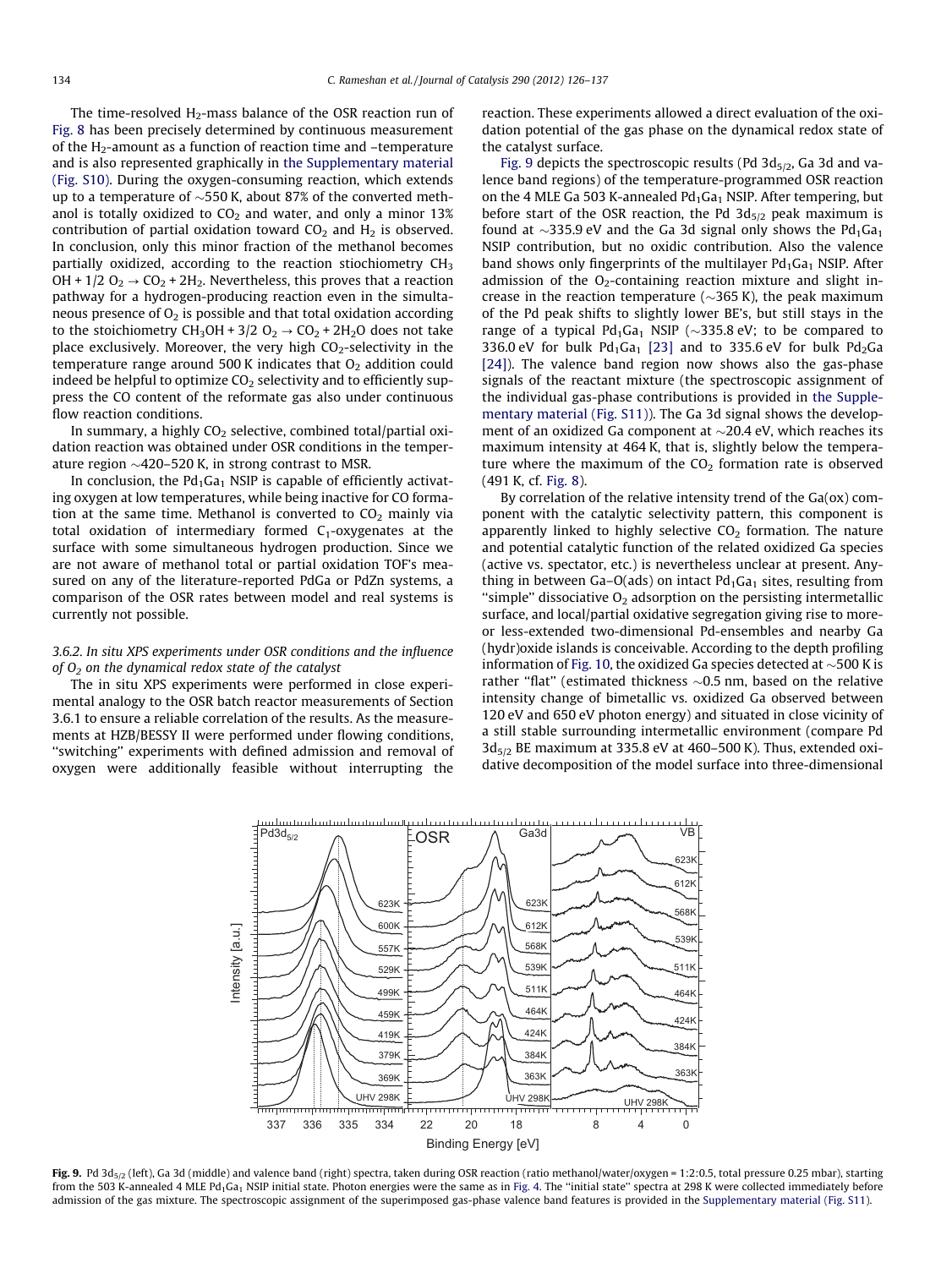<span id="page-9-0"></span>

Fig. 10. Direct comparison of the Ga 3d signals taken during OSR reaction (reaction conditions as in Fig. 10) and measured with 120 eV and 650 eV photon energies, respectively. To visualize the rather small Ga<sub>2</sub>O<sub>3</sub> intensity of the 298 K spectra, both were increased by a factor of 2.

Pd metal and  $Ga<sub>2</sub>O<sub>3</sub>$  domains can be excluded at least at around 500 K.

The shift of the Pd 3d<sub>5/2</sub> signal remains constant up to  $\sim$ 529 K at the value typical for the  $Pd_1Ga_1$  NSIP. Only at higher temperatures (557–623 K) a pronounced shift to 335.25 eV due to extended oxidative decomposition of the NSIP toward three-dimensional Pd metal is observed, which coincides with increasing CO formation in [Fig. 8](#page-6-0) (lower panel). This trend is also reflected in the Ga 3d signal. From 539 to 612 K, the Ga bimetallic component at  ${\sim}18.4$  eV gains intensity relative to the oxidic component at  ${\sim}20.4$  eV. This could be explained by the rearrangement of the two-dimensional, partially oxidized Ga layer to three-dimensional Ga-oxide islands, accompanied by extended formation of areas of clean Pd, which in turn progressively catalyze formation of CO. From 612 to 623 K the oxide component again gains very much intensity, which can be explained by extra  $Ga<sub>2</sub>O<sub>3</sub>$  segregation from deeper Ga layers, corresponding to more or less complete thermal/oxidative destruction of the NSIP. This interpretation is also consistent with the strong shift of the Pd 3d signal toward the Pd metal typical value of 335.25 eV. The related valence band spectra show increased formation of oxidic components at 4–5 eV at 623 K and an increase in the DOS at the Fermi edge typical for metallic Pd.

During the OSR reaction, we monitored not only the surfacesensitive Ga 3d Signal at a photon energy of 120 eV, but also a corresponding signal at 650 eV photon energy in order to gain information about the vertical distribution of the different Ga species. Fig. 10 shows that the  $CO<sub>2</sub>$ -active oxidized Ga species, which has been formed during the reaction at <540 K, is found mainly as a "wetting" species (average thickness  $\sim$ 0.5 nm, see above) in the topmost layer of the model catalyst. For all temperatures below 540 K, the change of the photon energy from 120 to 650 eV thus results in a strong relative decrease in the oxide component compared to the bimetallic component, for example, at 464 K from 3:2 to 1:3. In contrast, the oxide species segregated at temperatures above 540 K appears to grow in thickness, as inferred from a less depth-dependent ratio of the components at different photon energies (e.g., at 623 K 2:3 and 1:2 at 120 and 650 eV). This strongly supports our interpretation of increased three-dimensional segregation of unreactive gallium oxide on an already Pd-like metal surface above 540 K.

Summarizing, the results indicate a thermochemical stability limit of the  $Pd_1Ga_1$  NSIP at around 540 K under OSR conditions, in contrast to the clean MSR reaction, where a higher stability limit has been verified. In the batch reactor OSR experiment of [Fig. 8,](#page-6-0) quantitative  $O<sub>2</sub>$  consumption and degradation of the initial NSIP state coincide at this limit, thus the pronounced transition from  $CO<sub>2</sub>$ - to CO formation is observed.

In order to study the dynamic response of the catalyst surface to the change of the gas-phase oxidation potential, we additionally performed experiments with deliberate on/off switching of oxygen, that is, between MSR and OSR conditions, again starting from the 503 K-annealed 4 MLE  $Pd_1Ga_1$  NSIP. [Fig. 11](#page-10-0) shows these comparative experiments at three selected reaction temperatures. The Pd 3d<sub>5/2</sub> signal is found at  $\sim$ 335.7 eV at 463 K ("CO<sub>2</sub>-active" state in OSR, compare [Fig. 8](#page-6-0)). The change between MSR and OSR conditions obviously has no measurable effects on the BE of Pd at around 463 K (NSIP largely stable). The Ga 3d signal, however, shows a reversible decrease/increase in the oxidized Ga component ( $\sim$ 20.2 eV) upon switching between OSR and MSR. This means that the ''wetting'' Ga(ox) species exhibits a fast ''kinetic'' response to the gas phase and thus exhibits pronounced methanol-induced reducibility in the absence of  $O<sub>2</sub>$  (in parallel, the valence band spectra exhibit a change in the gas-phase signals (e.g., at  ${\sim}8$  eV) due to the altered composition and ionization probability of the gas phase, see Supplementary material Fig. S11). When the reaction temperature is increased to 523 K under OSR conditions (close to the "inactive state" in [Fig. 8](#page-6-0)), the Pd  $3d_{5/2}$  signal already exhibits a shift to a Pd-like BE ( $\sim$ 335.35 eV). In accordance, the DOS at the Fermi edge is increased. Switching between MSR and OSR again causes no significant changes in the Pd signal. Partially reversible alterations in the Ga 3d signal (decrease in the oxidized Ga component when switching off  $O<sub>2</sub>$ ) are still observed. If the reaction temperature is then raised under MSR conditions to 573 K (''CO-active'' state), the oxidic component in the Ga 3d signal vanishes completely due to the increased reductive potential of the gas phase. We note that complete reduction toward the intermetallic state at this temperature is necessarily connected with fast Ga loss into deeper bulk layers occurring in parallel with reduction. The Pd  $3d_{5/2}$  signal again remains constant at 335.35 eV. Only upon switching to OSR conditions, the Pd signal shifts to even lower BE's ( $\sim$ 335.2 eV) due to additional Ga-depletion of Pd by oxidative Ga segregation combined with simultaneous Ga bulk diffusion. Again, the oxidic component in the Ga 3d signal appears in the presence of  $O_2$ . Taken together, this indicates almost complete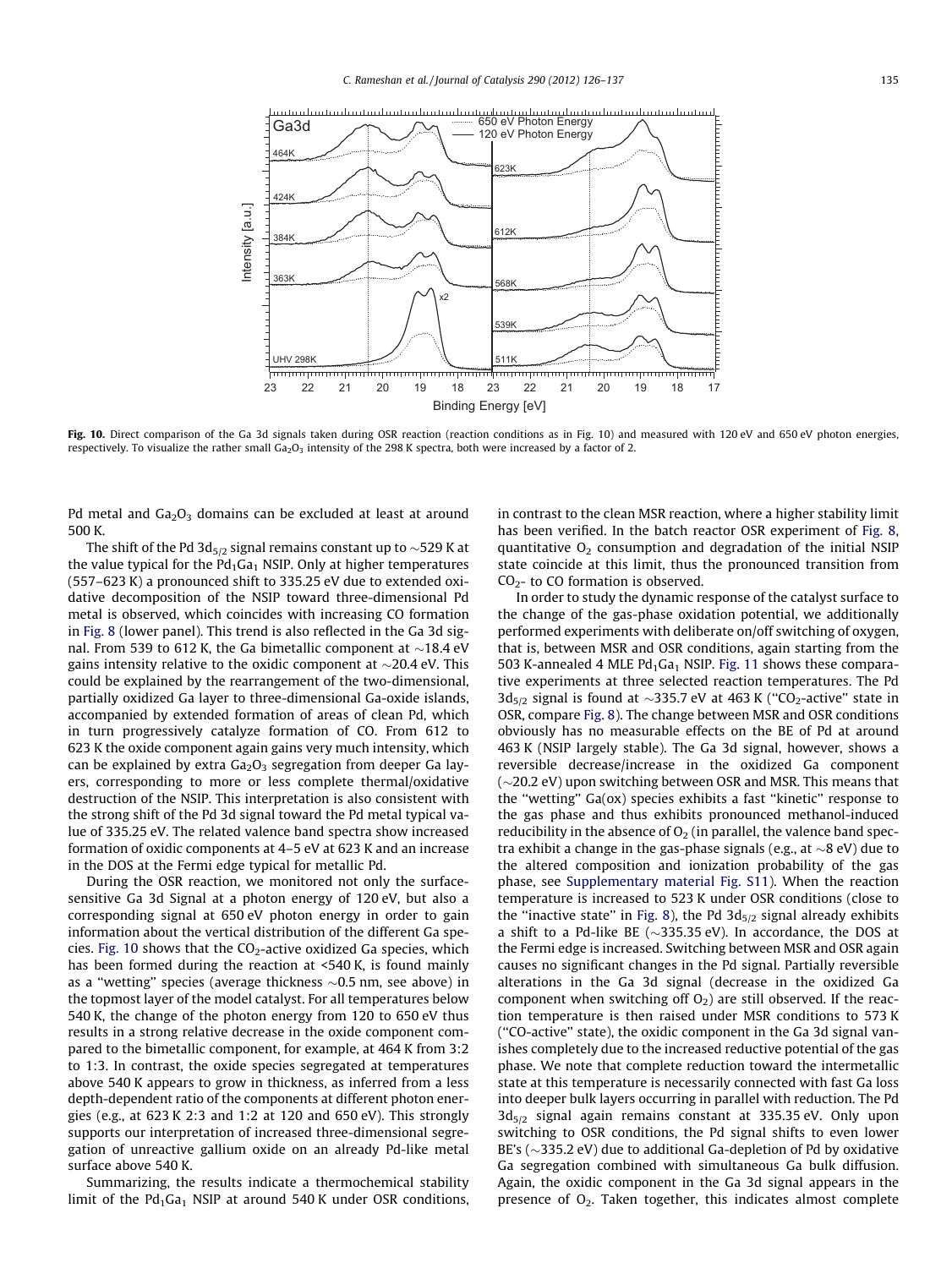<span id="page-10-0"></span>

Fig. 11. Pd 3d<sub>5/2</sub> (left), Ga 3d (middle) and valence band (right) spectra, taken at 463 K, 523 K and 573 K during switching from MSR (ratio methanol/water 1:2, total pressure 0.26 mbar) to OSR conditions (ratio methanol/water/oxygen 1:2:0.5, total pressure 0.31 mbar). Initial catalyst state: 503 K-annealed 4 MLE Pd<sub>1</sub>Ga<sub>1</sub> NSIP. Photon energies as in [Fig. 3](#page-3-0). The spectroscopic assignment of the superimposed gas-phase valence band features is provided in the Supplementary material (Fig. S11).



Fig. 12. Direct comparison of the Ga 3d signals taken during OSR and MSR reaction at three different reaction temperatures (463 K, 523 K and 573 K) with variable photon energy at 120 eV (solid line) and 650 eV (dotted line). The right panel shows the C 1s spectra taken at 410 eV photon energy (dotted – OSR, solid – MSR). Initial catalyst state: 503 K-annealed 4 MLE  $Pd_1Ga_1$  NSIP.

oxidative decomposition of the multilayer Pd $_1$ Ga $_1$  NSIP at  $\sim$ 573 K. The DOS at the Fermi level is also strongly altered and now exhibits the shape of clean Pd.

A reversible dynamic response is therefore proven for all three reaction temperatures, with the strongest response at 573 K. At this temperature, [Fig. 4](#page-4-0) already indicated the reductive formation of an intermetallic surface layer from pre-formed stoichiometric  $Ga<sub>2</sub>O<sub>3</sub>$ . In presence of a variable oxygen pressure this process can be driven almost fully reversible. However, the so-prepared  $Pd_{x}Ga_{y}$ NSIP surfaces strongly favor methanol dehydrogenation toward CO due to their electronic similarity to clean Pd and the dominant three-dimensional oxide segregation.

Fig. 12 finally shows that the changes observed during the switching from MSR to OSR around 463 K mainly affect the top-most surface layers. The oxide component of the Ga 3d signal is attenuated in deeper layers (ratio of oxidized Ga to bimetallic Ga 3:7 vs. 1:4 at 120 eV vs. 650 eV photon energy). At the highest temperatures (573 K), the decomposition of the multilayer  $Pd_1Ga_1$ NSIP to three-dimensional oxide segregation is increasingly evident (ratio of oxidized to bimetallic Ga 3:7 vs. 3:7 at 120 vs. 650 eV photon energy). The in-parallel recorded C1s signal shows that at 463 K and 523 K reaction temperature almost the same amount of carbon is present on the surface under both MSR and OSR conditions. At 573 K a strong decrease in the C 1s signal indicates reactive removal of carbon by  $O<sub>2</sub>$  in course of full NSIP decomposition toward the Pd-like surface.

# 4. Conclusions

We have shown that in close analogy to the  $Pd_1Zn_1$  NSIP system, preparation by deposition of several MLE Ga and thermal annealing at  $\sim$ 523 K leads to analogous multi-layered Pd<sub>1</sub>Ga<sub>1</sub> NSIP states.

In contrast to MSR measurements on supported  $Pd_1Ga_1/\beta$ -Ga<sub>2</sub>O<sub>3</sub>, Pd<sub>2</sub>Ga/ $\beta$ -Ga<sub>2</sub>O<sub>3</sub> and on the related Pd<sub>1</sub>Zn<sub>1</sub> NSIP, which all showed increased CO<sub>2</sub> selectivity at  $T \le 550$  K, the multi-layered  $Pd_1Ga_1$  NSIP is a poor, unselective catalyst in MSR, as evidenced by simultaneous, unselective production of mainly CO, little  $CO<sub>2</sub>$ and some HCHO in parallel in the same temperature region. Nevertheless, it is highly  $CO<sub>2</sub>$  selective and active in the presence of  $O<sub>2</sub>$ . The most likely explanation is that water activation on the NSIP is not working, but  $O_2$  activation works well, so in MSR, the required "source of oxygen" for total oxidation of  $C_1$  intermediates is missing but becomes available under OSR conditions. The  $H_2$ mass balance of the OSR around 500 K, moreover, implies that once a ''source of oxygen'' is available, also some (partial) reforming ability of the intermetallic surface toward  $CO<sub>2</sub>$  and  $H<sub>2</sub>$  is established already at low temperatures. For the (relative to the  $Pd_1Ga_1$ NSIP) considerably more  $CO_2$ -active supported Pd<sub>1</sub>Ga<sub>1</sub> system [\[11\]](#page-11-0) we thus rather suspect a water-splitting role of the bimetal-oxide phase boundary and/or its oxidic catchment area than an intrinsic ability of the intermetallic surface itself to perform full reforming including water splitting. This distinguishes the 1:1 PdGa NSIP also from the 1:1 PdZn NSIP, for which a bi-functional, water-activating role of ''isolated'' bimetallic surface ensembles was verified in Refs. [\[9,10\].](#page-11-0)